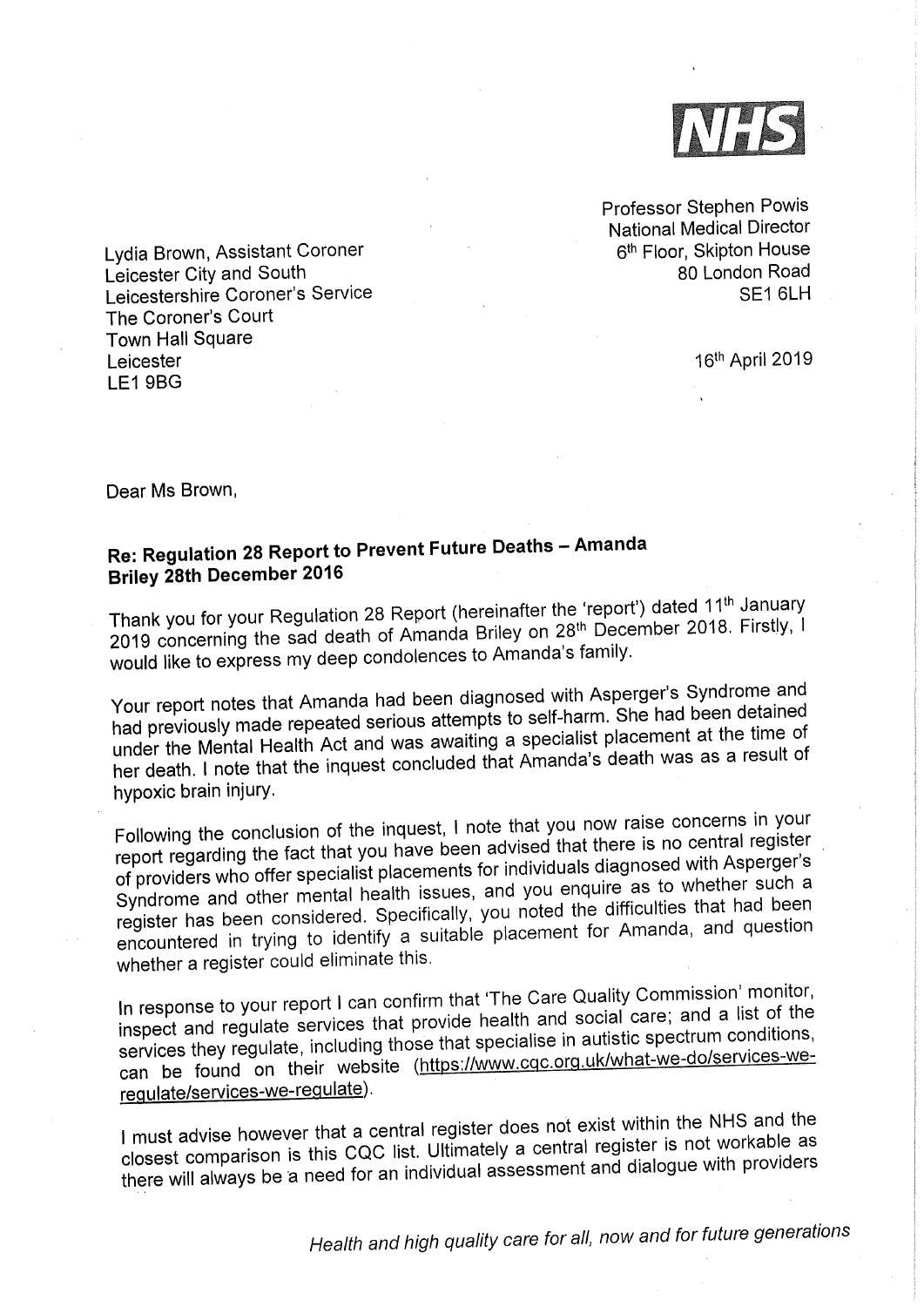on a case by case basis, to find the best match to meet a patient's specific needs, This <sup>d</sup>ialogue with providers based on local intelligence and the working knowledge of the professionals involved is essential to place patients in the appropriate environment. As such for individuals with more specific needs, such as Amanda, services need to <sup>b</sup>e chosen based on an individual assessment of that person's individualistic needs.

<sup>T</sup>o this regard <sup>I</sup>can confirm that in October 2015 NHS England published its Care and Treatment Review (CTR) policy and guidelines which were developed as part of <sup>a</sup> commitment to improving the care of people with learning disabilities in England, and <sup>i</sup>ts aims to reduce inappropriate admissions, and unnecessarily lengthy. stays in <sup>l</sup>earning disability and mental health hospitals.

CTR meetings review whether a person is receiving the appropriate care and treatment and make recommendations for future care and treatment. CTRs are <sup>d</sup>esigned to ensure the voice of the person and their family are listened to, and they are chaired by the responsible commissioner with external input from appropriate clinical experts. CTRs can happen in the community when someone is at risk of admission to a learning disability or mental health hospital, or they happen once someone is admitted to a learning disability or mental health hospital.

The CTR policy introduced key changes in March 2017, and one of these was an emphasis that CTRs and Care Education Treatment Reviews (CETRs) are for people of all ages with a learning disability, autism or both. This means that autistic people of all ages, with or without an additional learning disability, should now receive <sup>a</sup> CTR/CETR if they are either at risk of admission to or are living in a learning disability or mental health hospital; and should be included on the Assuring Transformation (AT) database and local dynamic support registers. Being on the AT database triggers the need for the CTR and CETR arrangements to be followed. The local dynamic support register should be used to alert when a person may be deteriorating or in crisis and therefore need additional care and support in an effort to avoid admission. CTRs or CETRs for autistic people contain autism specific key lines of enquiry, and the experts used within the meeting should be chosen based on them having appropriate knowledge and skills to understand the needs of the individual. Although these changes took place following Amanda's death, they will no doubt go a long way towards ensuring that the care and treatment needs of autistic people will be better understood and addressed in the future. The CTR and CETR processes mean that there is a multidisciplinary team approach to determining what is the best next step in <sup>a</sup> patient's care, possibly avoiding admission, or where admission is unavoidable, <sup>h</sup>elping to ensure that the most appropriate placement is identified.

In addition, in January 2019 NHS England published its 'Long-Term Plan', which highlights autism as one of its key priorities for the next ten years, The Long-Term Plan identifies the following areas of focus for autistic people:

- <sup>A</sup>commitment to reduce waiting times for autism diagnosis.
- • Children and young people in special and residential schools will be given better <sup>a</sup>ccess to hearing, sight and dental checks.
- $\bullet$  Children and young people with the most complex needs will have a keyworker <sup>t</sup>o help coordinate the support they get.

Health and high quality care for all, now and for future generations